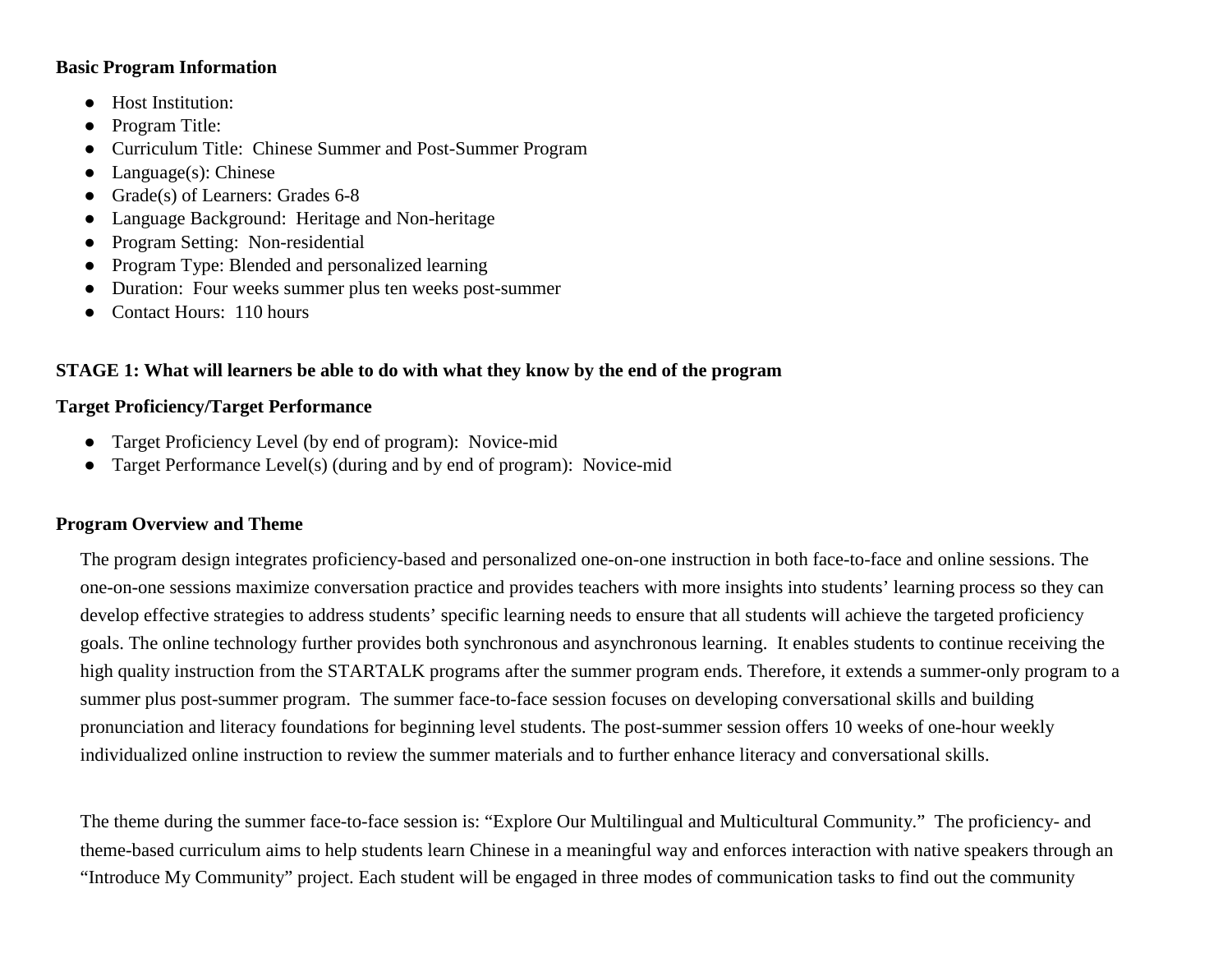demographics, businesses, and organizations run by different ethnic groups, and the languages and culture represented in the area through interviews. Students will be guided to interview local Chinese people for the project. However, if very few Chinese could be identified, students can interview their Chinese teachers. If the local Chinese speaks a dialect, heritage students who speak the dialect as a home language will be asked to serve as interpreters for their peers using Mandarin Chinese. Students will keep their findings in a blog and share their findings with their peers to introduce heritage languages, foods, customs, and festivals. During the online session, students will work with their online instructor to prepare for a PPT presentation with short videos and graphs to support their findings. They also need to turn in a 200 word essay in Chinese as part of their final assessment.

Examples that illustrate how our program will meet the goals outlined by World-Readiness Standards for Learning Languages are below:

#### Communication

- Interpretive: Students will read store signs and newspapers in the community and know what country it represents in Chinese. Students who speak the dialect at home will serve as interpreters from the home language to Chinese for their peers. (Mandarin Chinese will be the lingua franca in this case.)
- Interpersonal: Students will exchange information with their peers about themselves and their families, their daily lives, and their communities.
- Presentational: The face-to-face part of the program features three field trips to interview local community people. Students will write essays on their field trip experiences including describing transportation and activities for the trip, a worksheet and native speaker interview activity for students to complete during the field trip, and a post-trip oral presentation the following week.

### **Culture**

- Product: Students will be able to identify simple cultural items (e.g., utensils, festivals, foods) associated with the daily life of Chinese people.
- Practice: Students will act out daily activities that Chinese people do (e.g., greetings, compliments, culturally specific verbal and non-verbal behaviors).
- Perspective: Students will learn the origin and symbolic meanings of various artifacts and practices in Chinese culture (e.g., traditional images, colors, and symbols expressing fortunes and luck).

#### **Connections**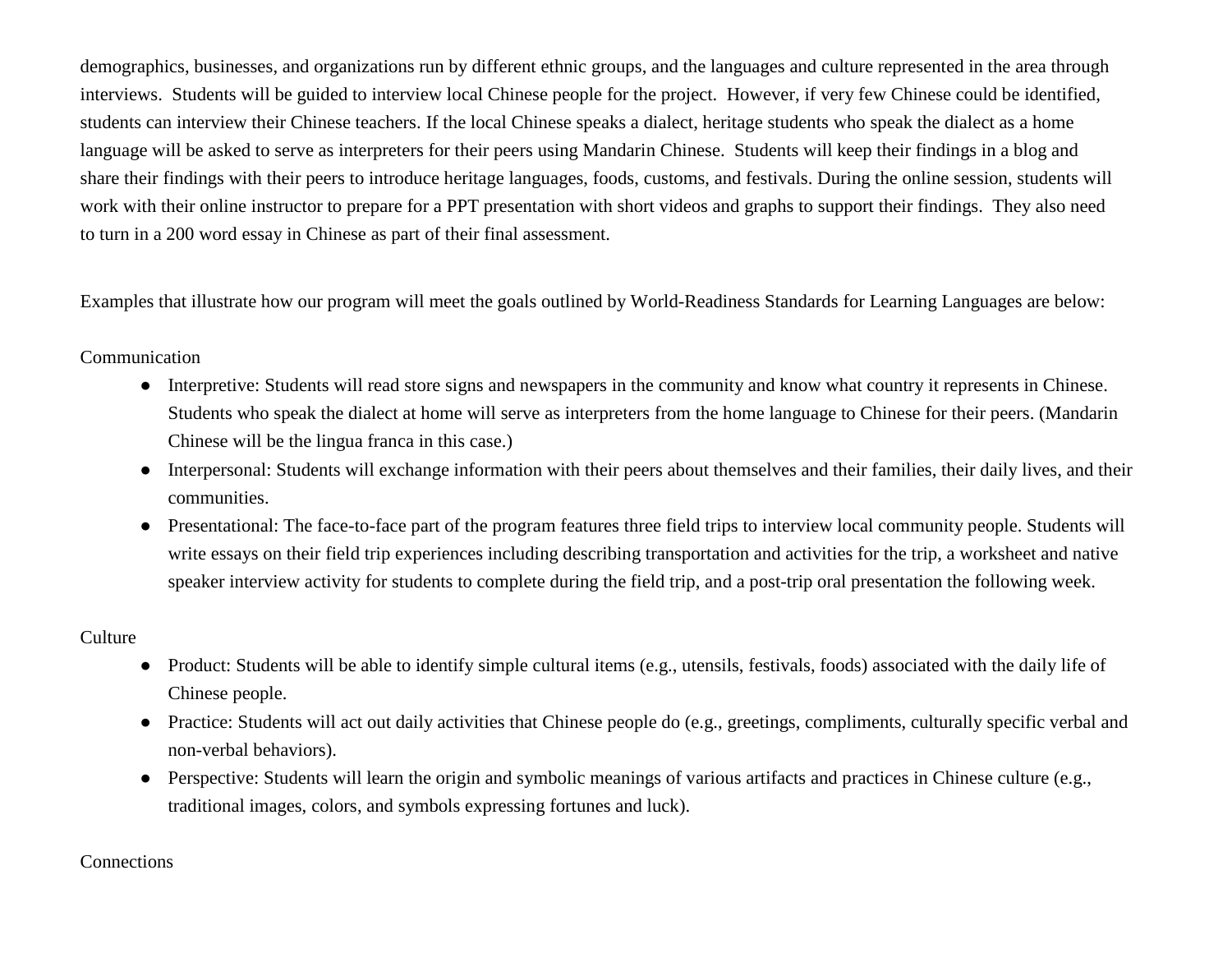- Geography: Students will use maps to learn where the Chinese cities are located.
- Art: Students will practice Chinese calligraphy and take a picture of the calligraphy displayed in a Chinese household and find out the meaning or the name of the artist.

### Comparisons

● Students will compare Chinese and American diets and lifestyles in different geographical regions.

#### Community

● Students will interact with local Chinese people and ask them about their lives in China and America.

During the summer program, students will be assessed weekly using Linguafolio. If the program has funding, at the end of the post-summer program, students can also take the STAMP proficiency tests.

## **Learning Goals**

| NCSSFL-ACTFL GLOBAL CAN-DO<br><b>BENCHMARKS</b><br><b>Speaking</b>                                                                           | <b>PROGRAM CAN-DO</b><br><b>STATEMENTS</b><br>OR NCSSFL-ACTFL CAN-DO<br><b>STATEMENTS</b><br><b>Interpersonal</b>                                                                                                                                                                                     |  |
|----------------------------------------------------------------------------------------------------------------------------------------------|-------------------------------------------------------------------------------------------------------------------------------------------------------------------------------------------------------------------------------------------------------------------------------------------------------|--|
| <b>Novice-Mid:</b><br>I can communicate on very familiar topics using a variety of words and<br>phrases that I have practiced and memorized. | 1. I can exchange basic biographical information with people from<br>the country where the target language is spoken.<br>2. I can ask and answer questions about personal information,<br>hobbies and daily activities.<br>3. I can ask and answer questions about the price of an item in a<br>shop. |  |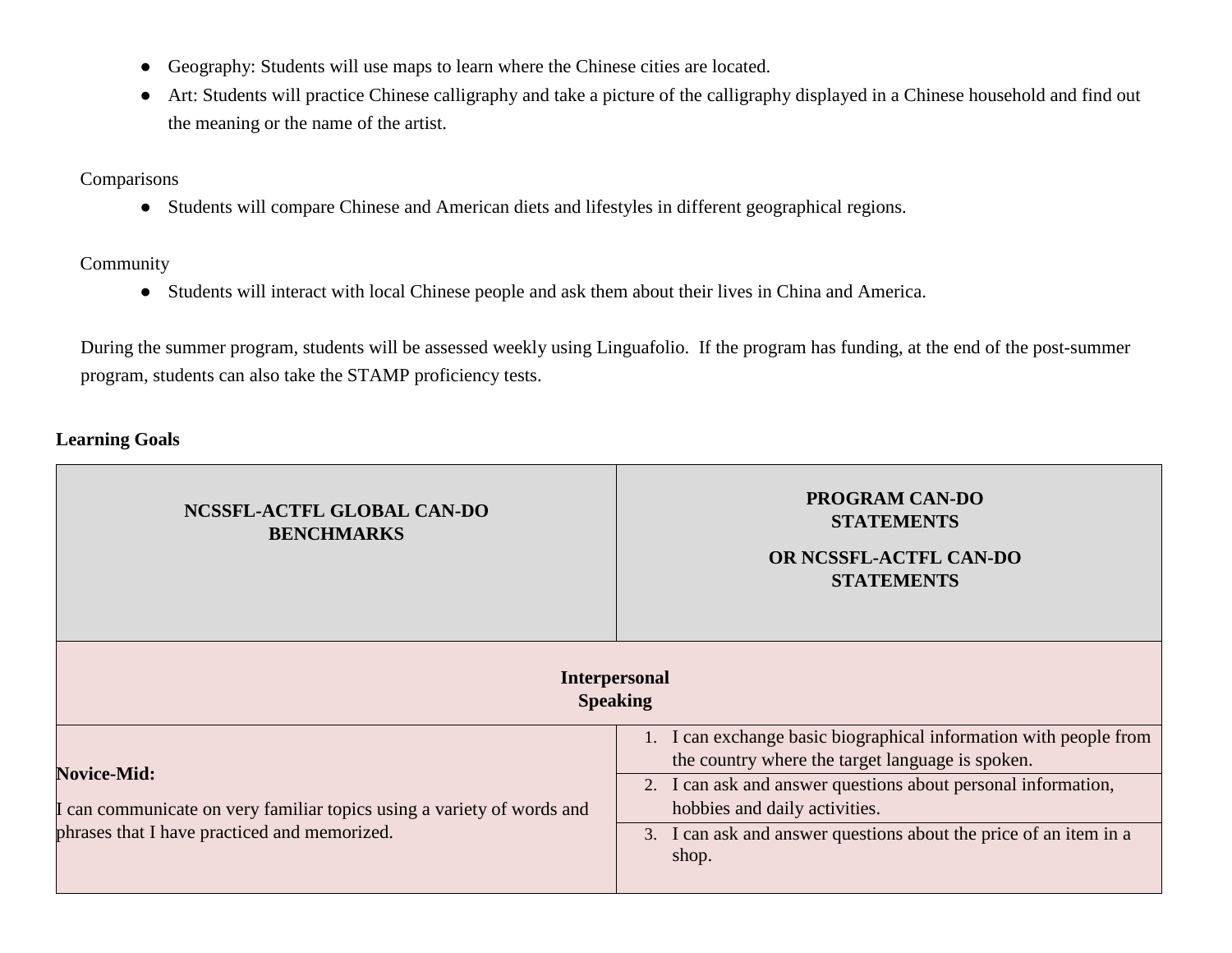| <b>Presentational</b><br><b>Speaking</b>                                                                                                                                              |  |  |  |
|---------------------------------------------------------------------------------------------------------------------------------------------------------------------------------------|--|--|--|
| 4. I can introduce myself, my family members, and Chinese friend<br>that I get to know in my community by talking about<br>biographical information, family, school/work and hobbies. |  |  |  |
| I can present information about myself and some other very familiar topics<br>5. I can name my daily activities and their time and location in<br>my daily schedule.                  |  |  |  |
| 6. I can talk about the people in the community (where they come<br>from, name one or two foods and festivals) using one or two<br>simple sentences based on pictures or photos.      |  |  |  |
| <b>Presentational</b><br><b>Writing</b>                                                                                                                                               |  |  |  |
| 7. I can fill out a simple form with name, address, phone<br>number, birth date, etc.                                                                                                 |  |  |  |
| 8. I can write about myself in simple sentences using learned<br>phrases and memorized expressions.                                                                                   |  |  |  |
| 9. I can label the cities that the people in the community come<br>from.                                                                                                              |  |  |  |
| <b>Interpretive</b><br><b>Listening</b>                                                                                                                                               |  |  |  |
| 10. I can understand simple information such as the location of an<br>activity and the time it will take place, and prices of<br>merchandise.                                         |  |  |  |
| 11. I can understand some familiar questions regarding my<br>biographical information such as name, age, and hobbies.                                                                 |  |  |  |
|                                                                                                                                                                                       |  |  |  |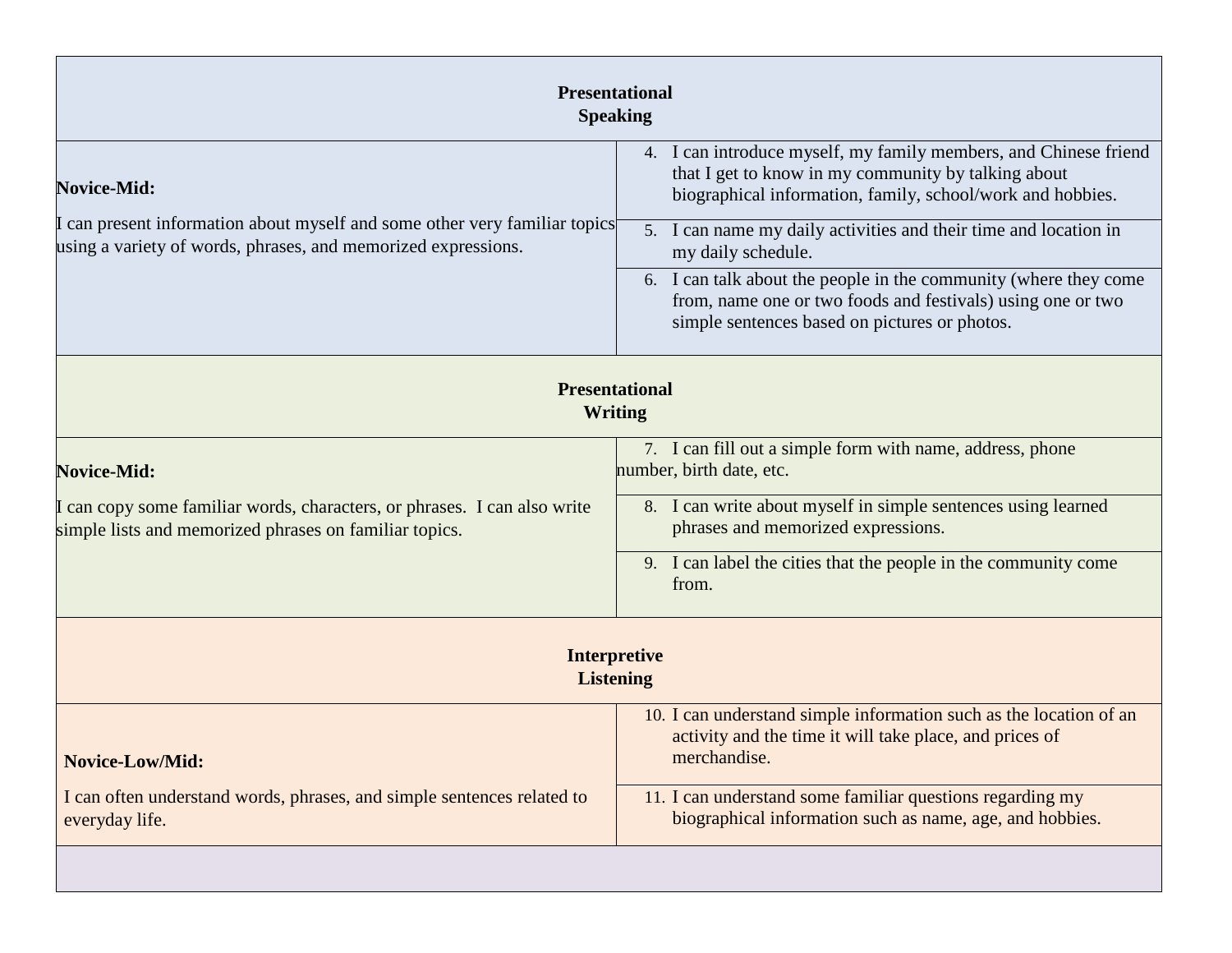| Interpretive<br><b>Reading</b>                                                                                                    |                                                                                                        |  |
|-----------------------------------------------------------------------------------------------------------------------------------|--------------------------------------------------------------------------------------------------------|--|
| <b>Novice-Low:</b>                                                                                                                | 12. I can match characters and sentences I learned with supporting<br>visuals from familiar materials. |  |
| I can recognize some radicals and common characters. I can understand<br>some learned or memorized words and phrases when I read. | 13. I can recognize characters and sentences with supporting<br>visuals from familiar materials.       |  |

# **F. Online Preparation**

| <b>Online Technical Preparation</b>                                                                                                    |                                                                                                                                                                                                                                                        |  |
|----------------------------------------------------------------------------------------------------------------------------------------|--------------------------------------------------------------------------------------------------------------------------------------------------------------------------------------------------------------------------------------------------------|--|
| Prepare the equipment<br>Go to the chineseforall website<br>Log in to course<br><b>Live Classroom Synchronous Learning Preparation</b> | Teachers work with tech support to show students the online<br>learning platform.<br>Teachers show the Live Classroom features to students.<br>Teachers show how to log in to Chinese For All.<br>Teachers and students test the Live Classroom audio. |  |
|                                                                                                                                        |                                                                                                                                                                                                                                                        |  |
| Enter the Live Classroom                                                                                                               | Schedule the Live Classroom meeting time.                                                                                                                                                                                                              |  |
| Be able to attend Live Classroom                                                                                                       | Parents will remind students to get the equipment ready and attend<br>the online sessions on time.                                                                                                                                                     |  |
| Be able to speak in Live Classroom                                                                                                     | Teachers and students know how to solve common technical<br>issues and know where to get help.                                                                                                                                                         |  |
| <b>Type Chinese on a Computer</b>                                                                                                      |                                                                                                                                                                                                                                                        |  |
| Type Chinese characters using pinyin input method                                                                                      | Teachers show students how to type Chinese characters using the<br>$\bullet$<br>pinyin input method.                                                                                                                                                   |  |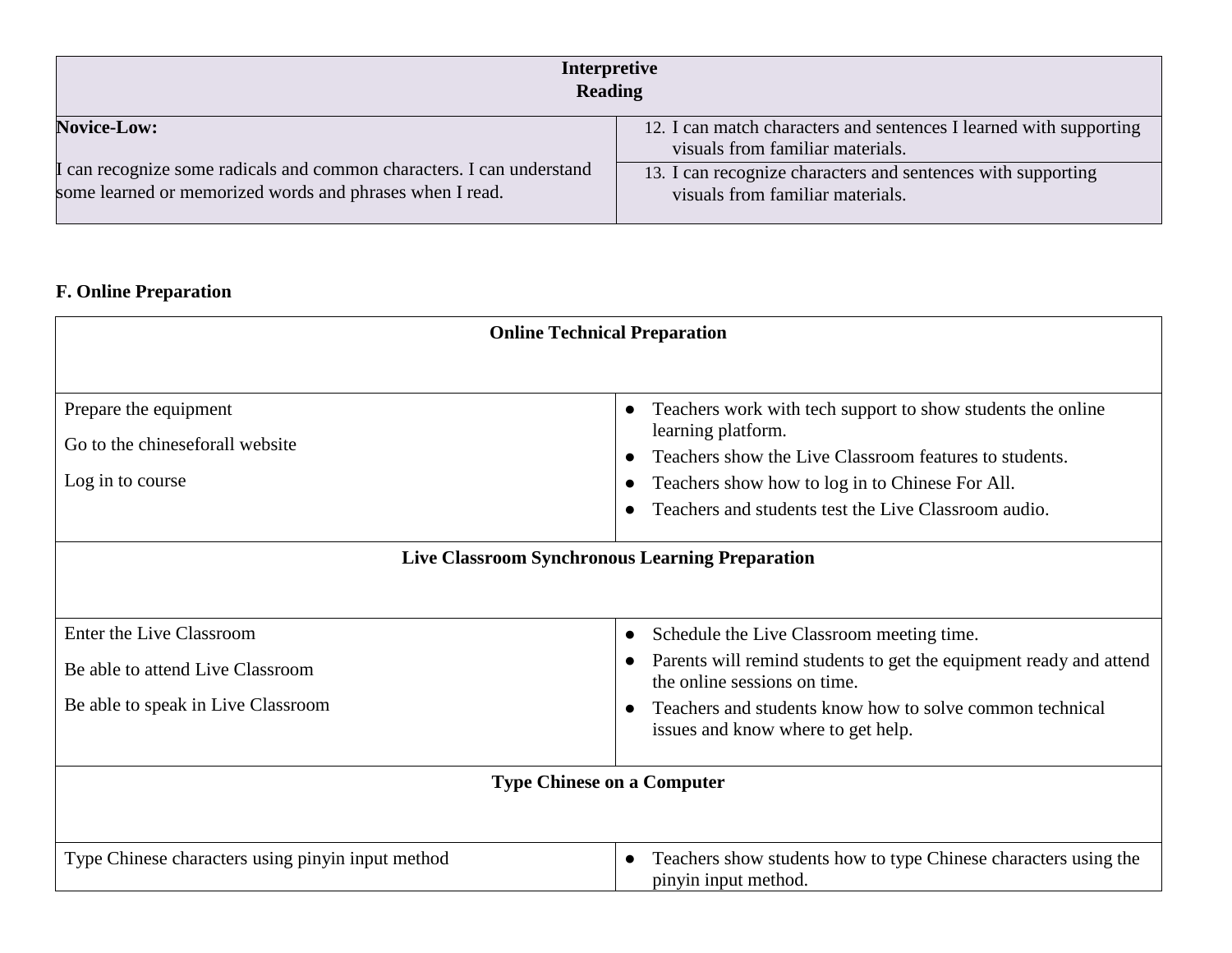| Open the input method<br>Type in pinyin and choose the correct characters | Teachers talk about the many homophones in Chinese and the<br>importance of choosing the correct characters.                                                                                  |
|---------------------------------------------------------------------------|-----------------------------------------------------------------------------------------------------------------------------------------------------------------------------------------------|
| <b>Asynchronous Learning Preparation</b>                                  |                                                                                                                                                                                               |
| Students should know how to locate materials                              | Teachers show students the website and how to log in.<br>Teachers show students how to navigate the website and find the<br>content.<br>Teachers show students how to complete the exercises. |

# **STAGE 2: How will learners demonstrate what they can do with what they know by the end of the program?**

| <b>INTERPRETIVE TASK</b>                                                                                                                                                                                                                                                                                                  | <b>INTERPERSONAL TASK</b>                                                                                                                                                                                                                                                                                                         | PRESENTATIONAL TASK                                                                                                                                                                                                                                                                                                      |
|---------------------------------------------------------------------------------------------------------------------------------------------------------------------------------------------------------------------------------------------------------------------------------------------------------------------------|-----------------------------------------------------------------------------------------------------------------------------------------------------------------------------------------------------------------------------------------------------------------------------------------------------------------------------------|--------------------------------------------------------------------------------------------------------------------------------------------------------------------------------------------------------------------------------------------------------------------------------------------------------------------------|
| Learners understand, interpret, and<br>analyze what is heard, read, or viewed on a<br>variety of topics                                                                                                                                                                                                                   | Learners interact and negotiate meaning<br>in spoken, signed, or written<br>conversations to share information,<br>reactions, feelings, and opinions.                                                                                                                                                                             | Learners present information, concepts,<br>and ideas to inform, explain, persuade,<br>and narrate on a variety of topics using<br>appropriate media and adapting to<br>various audiences of listeners, readers, or<br>viewers.                                                                                           |
| Formative Assessment: Students will create a<br>graphic presentation to share information<br>about their living communities, peoples' own<br>cultures and languages and locally owned<br>businesses or stores with their peers. Other<br>students will interpret the information<br>presented and ask questions or give a | Formative Assessment: During the online<br>instruction sessions, students will do role<br>plays with their online instructor. In addition<br>to sharing their personal and family<br>information and daily routines, students will<br>be given a rubric detailing the scenario and<br>the tasks they will need to complete during | Formative Assessment: Students will give a<br>presentation to introduce information that<br>they collected from the native speakers they<br>encountered or interviewed or learned in<br>class regarding their living communities.<br>This presentation will be given to their<br>teachers, online instructor, and peers. |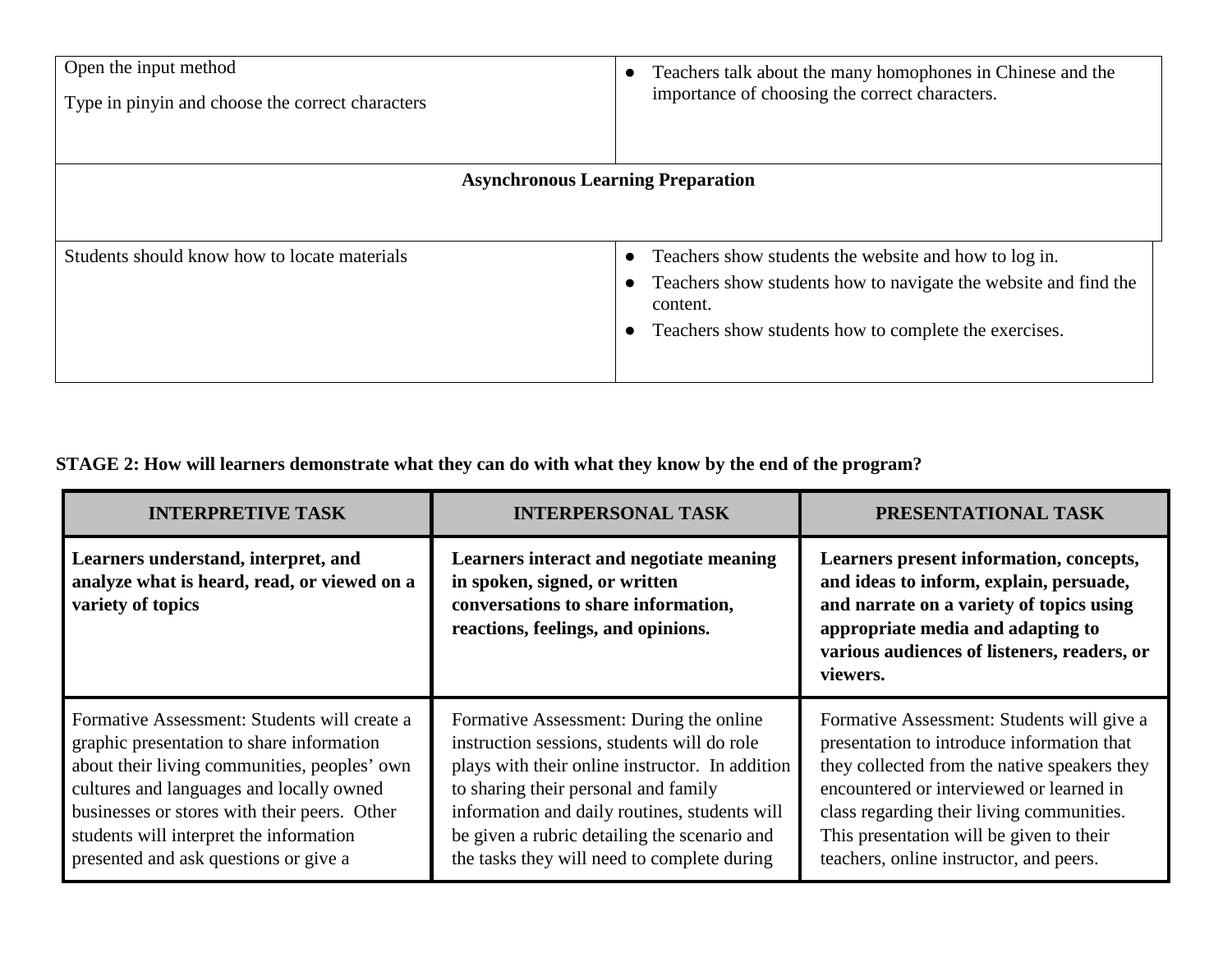| summary.                                 | the role play, such as "you are invited to a                                                                                                                                                                                                                                                                    | <b>Summative Assessment: STAMP tests</b> |
|------------------------------------------|-----------------------------------------------------------------------------------------------------------------------------------------------------------------------------------------------------------------------------------------------------------------------------------------------------------------|------------------------------------------|
| <b>Summative Assessment: STAMP tests</b> | New Year dinner, talk about what (different)<br>people eat for the New Year celebrations".<br>Each day they will be assessed on a different<br>role play scenario (foods, customs, festivals,<br>etc.). The role play will be graded by their<br>online instructor.<br><b>Summative Assessment: STAMP tests</b> |                                          |

# **STAGE 3: What will prepare learners to demonstrate what they can do with what they know?**

| PROGRAM CAN-DO STATEMENTS<br>NCSSFL-ACTFLCAN-DO<br><b>STATEMENTS</b><br>Learners can | LANGUAGE, CULTURE, CONTENT<br>Learners need to use                                                                                                                                  | <b>MAJOR LEARNING EXPERIENCES &amp;</b><br><b>EVIDENCE</b> Learners will experience &<br>demonstrate                                               |
|--------------------------------------------------------------------------------------|-------------------------------------------------------------------------------------------------------------------------------------------------------------------------------------|----------------------------------------------------------------------------------------------------------------------------------------------------|
| Copy these Can-Dos directly from Stage 1,<br>Column 2. Use one row per Can-Do.       | List the vocabulary, grammatical structures,<br>language chunks, cultural knowledge, and<br>content information that learners need to<br>accomplish the Can-Dos listed in column 1. | Describe the key learning<br>tasks/activities/formative assessments that<br>allow learners to demonstrate that they can<br>meet the stated Can-Do. |
| <b>Interpersonal Speaking</b>                                                        |                                                                                                                                                                                     |                                                                                                                                                    |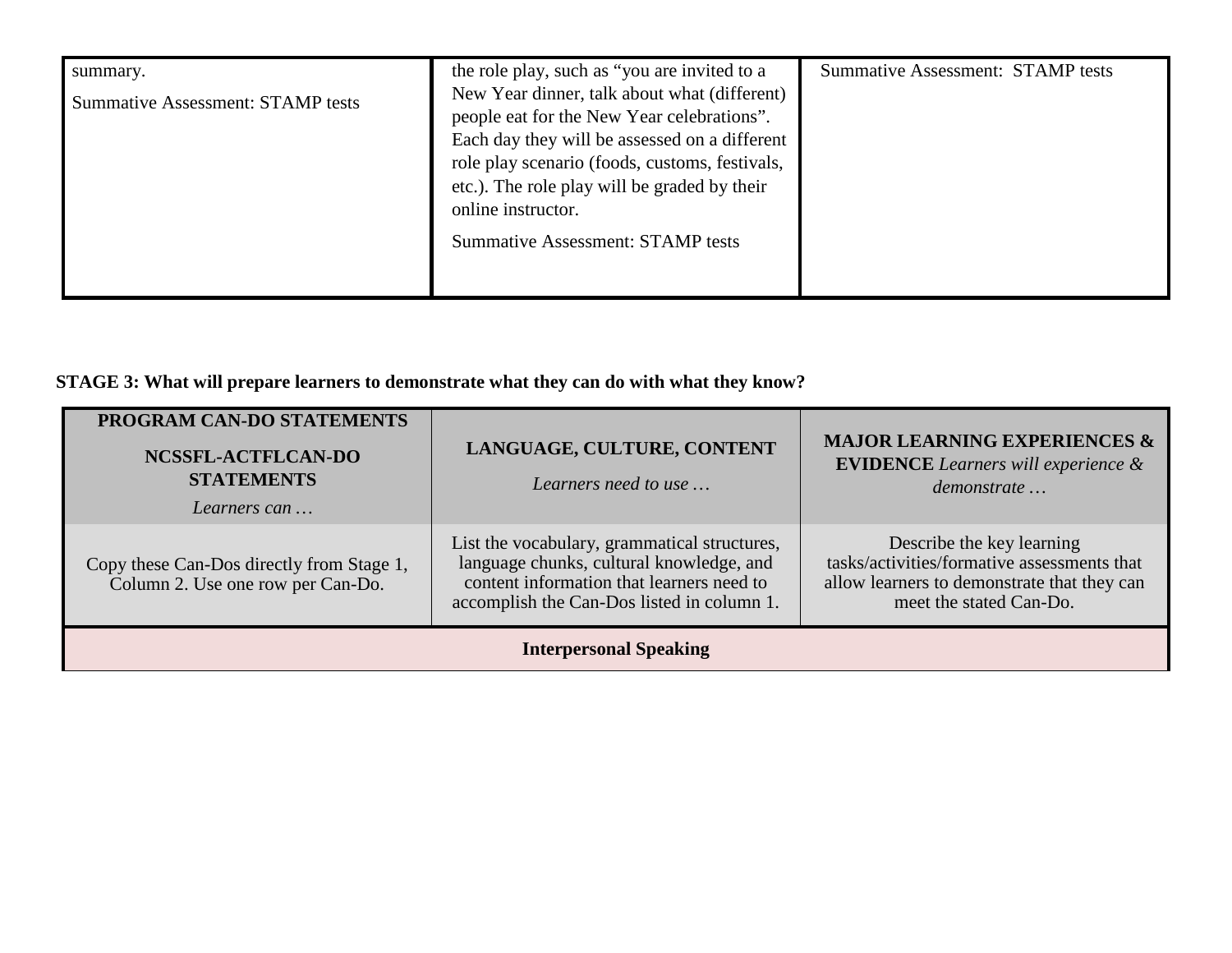| 1. I can exchange basic biographical<br>information with people from the<br>country where the target language is<br>spoken. | Hello, everyone/Hello, teacher<br>What is your name? My name is<br>How old are you? I amyears old.<br>Where do you go to school? I go to<br>What do you like/dislike to do I like/dislike<br>$\mathfrak{to} \dots$<br>How many people are there in your family?<br>There are # people in my family. They are | <b>Face to Face: My New Friend</b><br>Students ask and answer questions to collect<br>biographical information from their peers.<br>They will each write detailed biographical<br>information about one student, and then<br>introduce their new friend to the class.                                                                                                                                                                                         |
|-----------------------------------------------------------------------------------------------------------------------------|--------------------------------------------------------------------------------------------------------------------------------------------------------------------------------------------------------------------------------------------------------------------------------------------------------------|---------------------------------------------------------------------------------------------------------------------------------------------------------------------------------------------------------------------------------------------------------------------------------------------------------------------------------------------------------------------------------------------------------------------------------------------------------------|
|                                                                                                                             | I have/don't have a pet.                                                                                                                                                                                                                                                                                     | Online 1-on-1: I am a cartoon character<br>Online instructor will post a picture of a<br>cartoon character on the white board of the<br>Live Classroom and provide biographical<br>information for this character. Students<br>assume the role of this character and answer<br>their online instructor's questions according to<br>the biographical information given. Students<br>will then switch roles with their online<br>instructor and asks questions. |
| 2. I can ask and answer questions about<br>personal information, hobbies and<br>daily activities                            | Vocabulary for: hobbies and daily activities,<br>time phrases, location<br>Questions words: where, when, what<br>When do you?<br>Where do you?<br>Why?<br>Becausetherefore                                                                                                                                   | <b>Face-to-Face: Create a club</b><br>Students will interview their peers to find out<br>who shares the same hobbies. Students who<br>share the same hobbies will then be grouped<br>together to ask each other questions regarding<br>their available times so they can form a "club"<br>to perform activities together.                                                                                                                                     |
|                                                                                                                             | Also<br><b>But</b>                                                                                                                                                                                                                                                                                           | Online 1-on-1: Everything is better with<br>friends<br>Students and online instructor will role play a                                                                                                                                                                                                                                                                                                                                                        |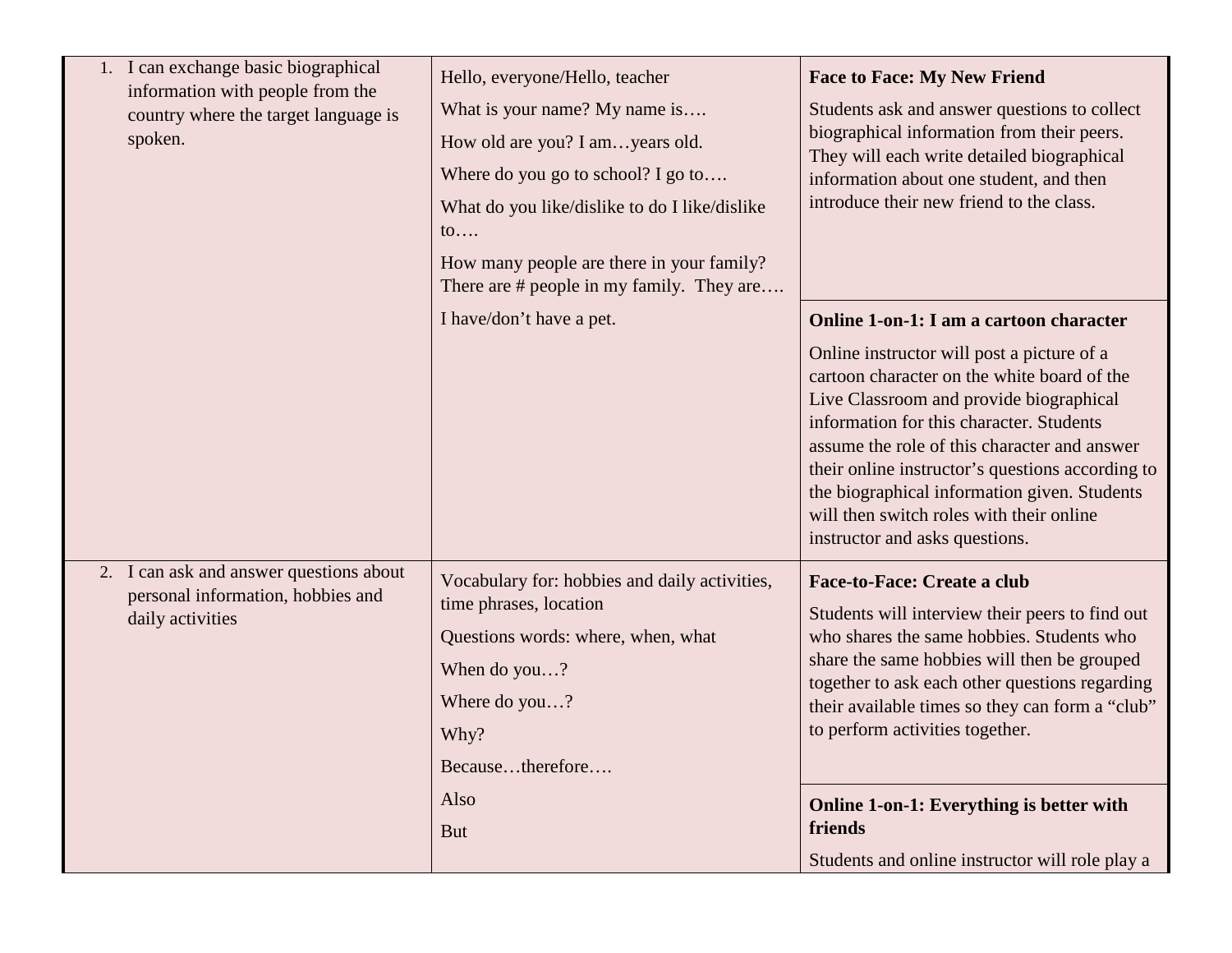|                                                                                                                                                                                                    |                                                                                                                                                                                                                                                                                                                                                | scene in which the online instructor pretend to<br>be new arrivals in the U.S. from China.<br>Students and online instructor will ask each<br>other questions to find a hobby they have in<br>common, then find a time and location they<br>can meet to perform the hobby together.                                                                                                                                                                                                                                                      |  |
|----------------------------------------------------------------------------------------------------------------------------------------------------------------------------------------------------|------------------------------------------------------------------------------------------------------------------------------------------------------------------------------------------------------------------------------------------------------------------------------------------------------------------------------------------------|------------------------------------------------------------------------------------------------------------------------------------------------------------------------------------------------------------------------------------------------------------------------------------------------------------------------------------------------------------------------------------------------------------------------------------------------------------------------------------------------------------------------------------------|--|
| 3. I can ask and answer questions about<br>the price of an item in a shop.                                                                                                                         | Birth date (year, month, date)<br>Gift, to give a gift to<br>To buy someone a gift<br>How to address a shop keeper<br>Tell the price of something<br>Do you have?<br>How much is?<br>Expressions about amounts of money<br>Expensive/cheap<br>Too expensive, a bit expensive, not expensive,<br>is it expensive?<br>I don't have enough money. | Face-to-Face: Find the bargain<br>Several students will play the role of shop<br>keepers who sell the same items, but at<br>different prices. Other students will ask these<br>shop keepers how much each item is until they<br>find the cheapest one.<br>Online 1-on-1: One gift for my friend<br>Students will be given a budget and will role<br>play purchasing a gift for a friend. Students<br>will ask the shop keepers (online instructor)<br>the price of items in their store, and choose a<br>gift within their budget range. |  |
| <b>Presentational Speaking</b>                                                                                                                                                                     |                                                                                                                                                                                                                                                                                                                                                |                                                                                                                                                                                                                                                                                                                                                                                                                                                                                                                                          |  |
| 4. I can introduce myself, my family<br>members, and one Chinese friend that<br>I get to know in my community by<br>talking about biographical<br>information, family, school/work and<br>hobbies. | Vocabulary related to school, work, and<br>hobbies.<br>Hello, everyone/Hello, teacher<br>Her/his name is                                                                                                                                                                                                                                       | <b>Face-to-Face: Meet my Family:</b><br>Students will introduce their family members'<br>biographical information to one of their<br>classmates, and then to the whole class.                                                                                                                                                                                                                                                                                                                                                            |  |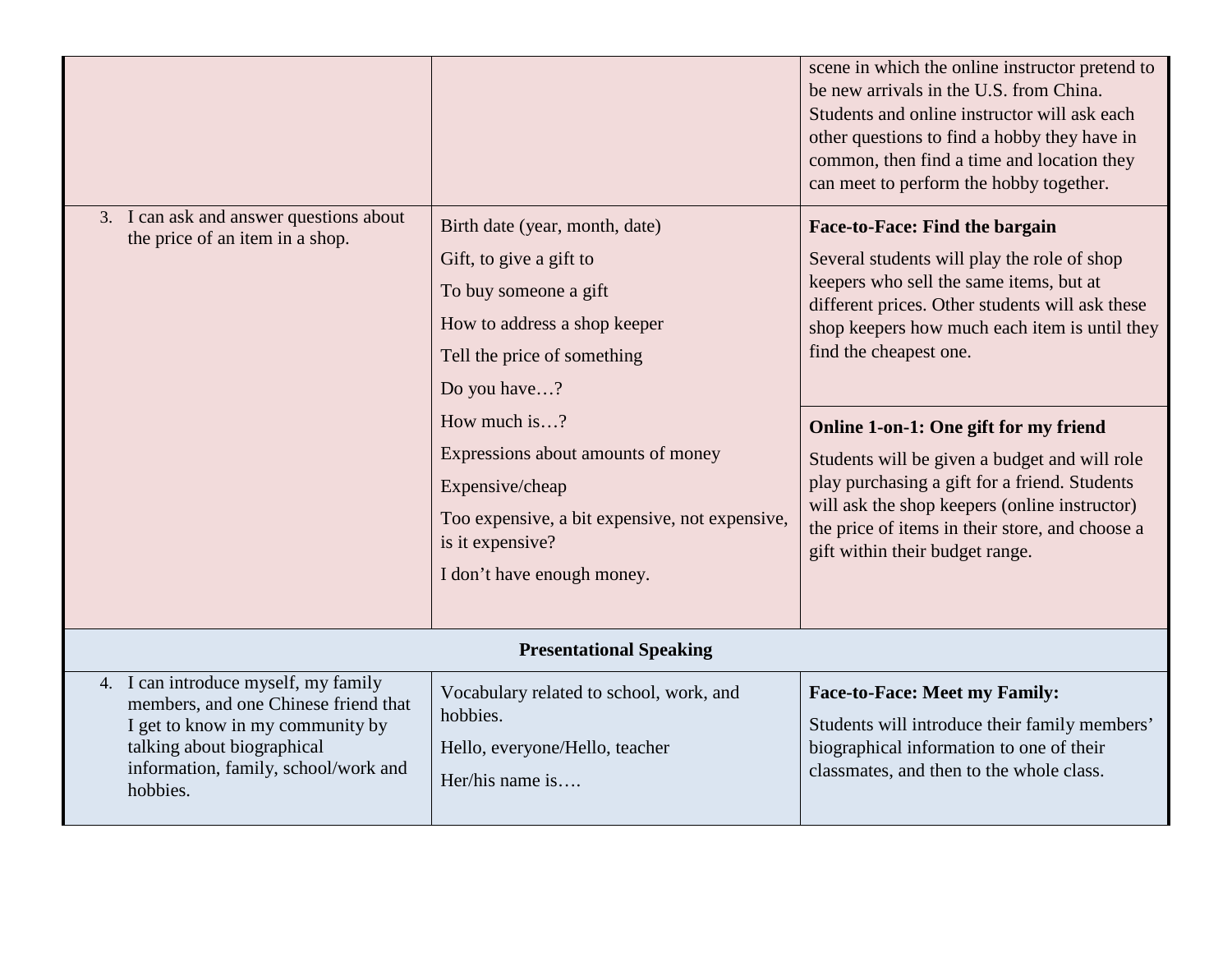|                                                                                                                                         | He/she is # years old.<br>He/she attends (name of school)<br>He/she likes to (hobbies)<br>His/her family has<br>He/she has a pet or doesn't have a pet                                                                                                                                | <b>Online 1-on-1: Find Out More About</b><br>Students will rehearse the interviews with<br>local Chinese people by asking questions to<br>their online instructor.                                                                                                                                                                                                                                                                                                                                                                                                        |
|-----------------------------------------------------------------------------------------------------------------------------------------|---------------------------------------------------------------------------------------------------------------------------------------------------------------------------------------------------------------------------------------------------------------------------------------|---------------------------------------------------------------------------------------------------------------------------------------------------------------------------------------------------------------------------------------------------------------------------------------------------------------------------------------------------------------------------------------------------------------------------------------------------------------------------------------------------------------------------------------------------------------------------|
| 5. I can name my daily activities and<br>their time and location in my daily<br>schedule.                                               | Vocabulary for hobbies and daily activities<br>Common time phrases<br>Vocabulary for common locations<br>Word order: time, location, action<br>I will play tennis at 2 pm in the gym.<br>I attend classes from 9 am to 2:30 pm at<br>school.<br>I eat supper at 6 pm in a restaurant. | Face-to-Face: Typical Day of an American<br><b>Student</b><br>Students will present their daily schedules,<br>then work in groups to come up with a typical<br>daily schedule for an American student.<br>Teachers will then provide them with the<br>schedule of a Chinese student of the same age<br>for culture comparison.<br><b>Online 1-on-1: My Perfect Day</b><br>Students are asked to imagine what a perfect<br>day for them would be like. Students will<br>describe their perfect day activities, including<br>time and location, to their online instructor. |
| I can talk about animals, colors, food,<br>6.<br>people, or sports using one or two<br>simple sentences based on pictures or<br>photos. | Names of animals, colors, food, and sports.<br>Chinese dialects<br>Can speak (languages)<br>Common adjectives: big/small, tall/short, fun/<br>boring, etc.<br>Common modifiers: very<br>Question words: What, who, how much, how<br>many, when, where                                 | <b>Face-to-Face: Lightning round</b><br>Teachers will show students a series of<br>pictures. Students must describe the picture in<br>a complete sentence. The students that give<br>the fastest and most accurate answers will win<br>a prize.<br><b>Online 1-on-1: Everything about me</b>                                                                                                                                                                                                                                                                              |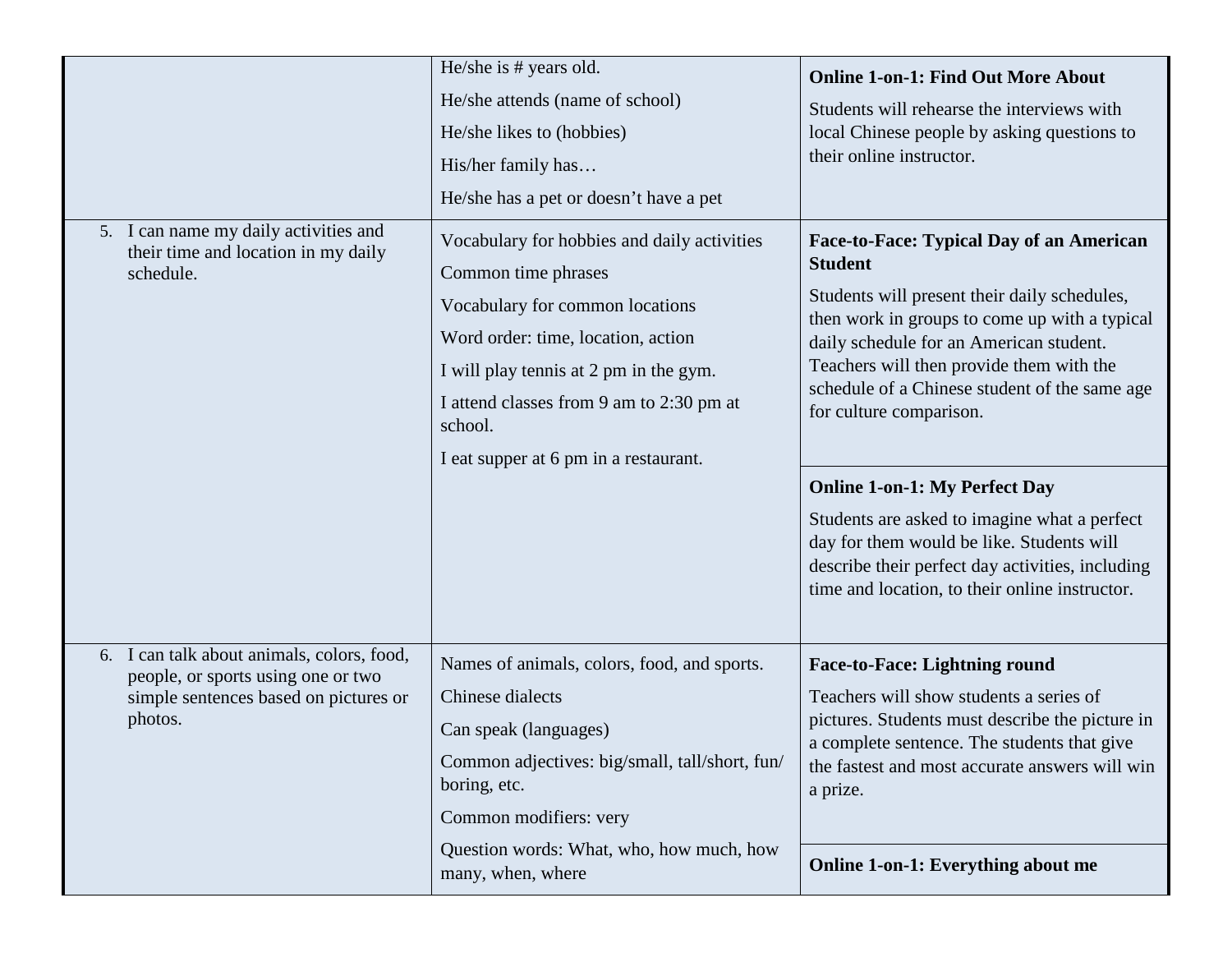|                                                                                                           | Connectors: Also, But, Because<br>therefore                                                                                                      | Students will draw pictures of their family<br>members, pets, house, and hobbies, and give a<br>presentation to the class by describing their<br>pictures. For example: "This is my dad. My<br>dad is tall. This is my dog. My dog is small."<br>"My parents speak (language)." Online<br>instructor will provide feedback and<br>corrections.                                                                                                                                                                                                                                                                                                                                                            |  |
|-----------------------------------------------------------------------------------------------------------|--------------------------------------------------------------------------------------------------------------------------------------------------|-----------------------------------------------------------------------------------------------------------------------------------------------------------------------------------------------------------------------------------------------------------------------------------------------------------------------------------------------------------------------------------------------------------------------------------------------------------------------------------------------------------------------------------------------------------------------------------------------------------------------------------------------------------------------------------------------------------|--|
| <b>Presentational Writing</b>                                                                             |                                                                                                                                                  |                                                                                                                                                                                                                                                                                                                                                                                                                                                                                                                                                                                                                                                                                                           |  |
| 7. I can fill out a simple form with<br>name, address, phone<br>number, birth date, etc.                  | Enter required information on a form:<br>Name in Chinese<br>Gender<br><b>Birthdate</b><br><b>Address</b><br>Phone number<br>Birth place (cities) | <b>Face-to-Face: Registration Form</b><br>Students will pretend that they are planning to<br>go to China to study in a Chinese school. They<br>will fill out an authentic foreign student<br>registration form with their name, age, grade,<br>gender, birth place (city), etc. Students can<br>work in pairs to fill out the form in characters.<br><b>Online 1-on-1: Postcard from China</b><br>Online instructor will post a postcard picture<br>on the white board of the online classroom.<br>Students pretend that they are studying abroad<br>in China and are writing a postcard to their<br>families. Students' postcard messages will<br>include their addresses and phone numbers in<br>China. |  |
| 8. I can write about myself in<br>simple sentences using<br>learned phrases and<br>memorized expressions. | Vocabulary: name, age, education<br>background, hometown, hobbies, pets, colors,<br>birthdate, family members                                    | Face-to-Face: Who wrote this essay?<br>Students will write a short essay about<br>themselves in class based on an outline                                                                                                                                                                                                                                                                                                                                                                                                                                                                                                                                                                                 |  |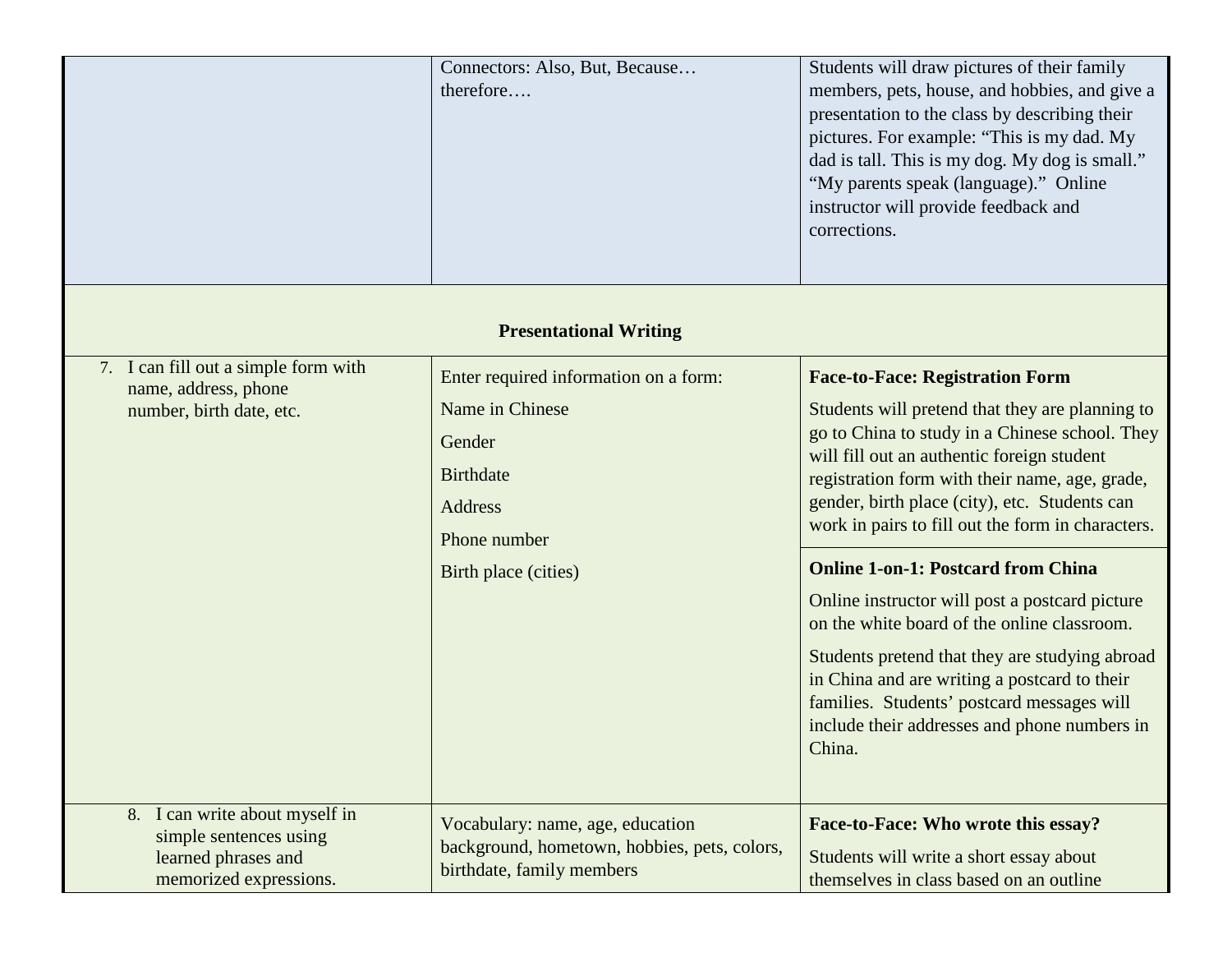|                                                                                      | <b>Both</b><br>Also<br>Becausetherefore                                                                                                                                     | provided by the teacher. The teacher will<br>collect the essays and randomly re-distribute<br>them to students in class. Students will read<br>the essays they are given and try to discover<br>the author by greeting other students and<br>asking "Did you write this?" For a homework<br>assignment, students will be asked to write<br>about their revealed author. |
|--------------------------------------------------------------------------------------|-----------------------------------------------------------------------------------------------------------------------------------------------------------------------------|-------------------------------------------------------------------------------------------------------------------------------------------------------------------------------------------------------------------------------------------------------------------------------------------------------------------------------------------------------------------------|
|                                                                                      |                                                                                                                                                                             | <b>Online 1-on-1: Facebook page</b><br>Students create a Facebook page for their<br>Classmates. Students will write key<br>information in Chinese such as name, age,<br>education background, hometown, and<br>hobbies.                                                                                                                                                 |
| 9. I can label the cities that the people<br>in the community come from on a<br>map. | Vocabulary for cities<br>A map<br>When did you come to the U.S.?<br>Why did you come to the U.S.?<br>Do you like to live in the U.S.?<br>Why?<br>Because therefore<br>Foods | Face-to-Face: Where do you come from?<br>Teacher will ask each student to go to the<br>front of the class and locate the cities where<br>their community local Chinese come from.<br>Each student will give one or two sentences<br>about when they came to the U.S. and whether<br>they like to live here. Do they celebrate<br>Chinese festivals?                     |
|                                                                                      | Festivals                                                                                                                                                                   | Online 1-on-1: Which city are you from?<br>Online instructor will show a map on the<br>whiteboard of the Live Classroom. Student<br>will interview online instructor where he/she<br>is from, whether he/she likes to live in the                                                                                                                                       |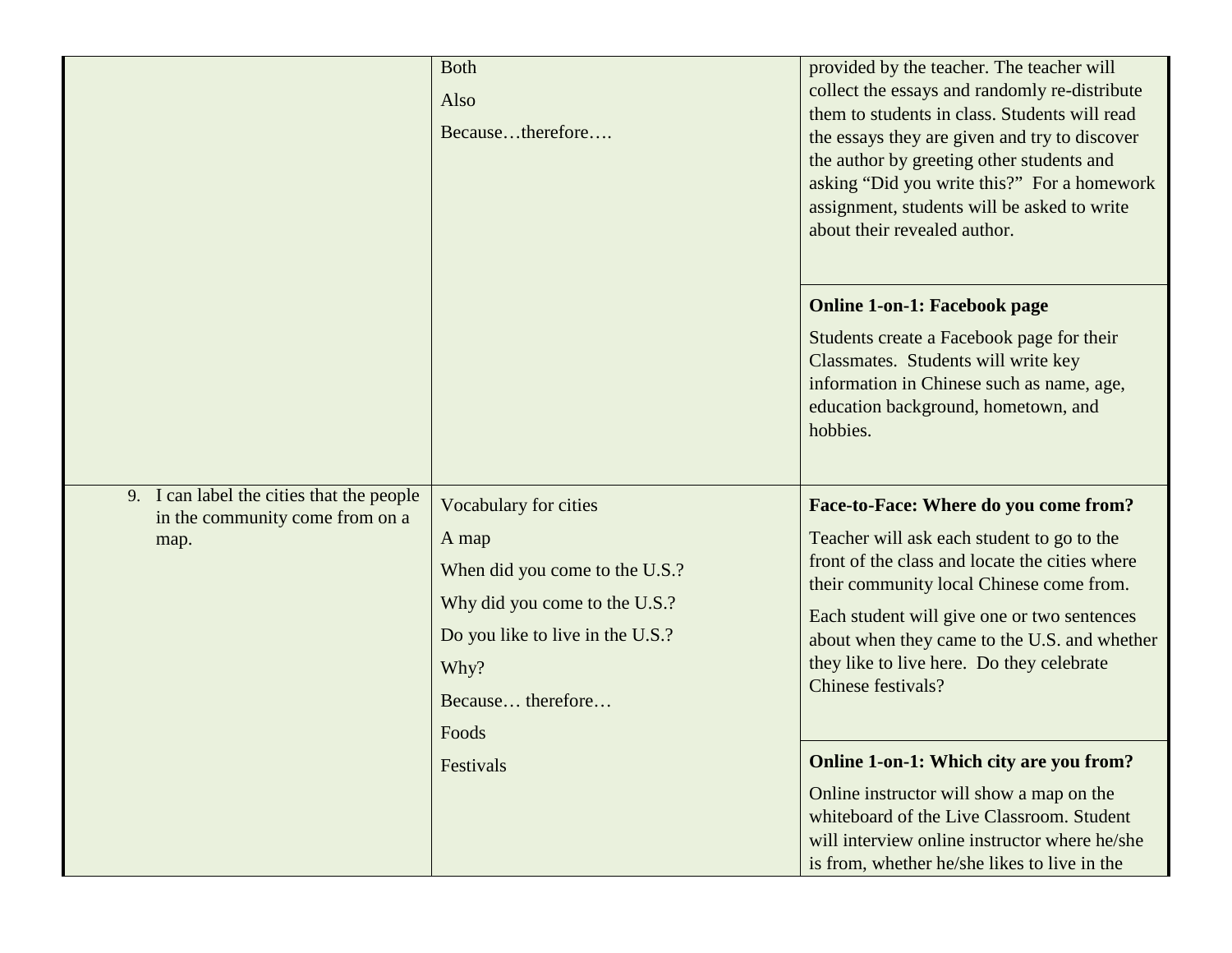|                                                                                                                                                            |                                                                                                                                                                                                                             | U.S., and whether he/she celebrates Chinese<br>festivals.                                                                                                                                                                                                                                                                                                                                                                                                |  |  |
|------------------------------------------------------------------------------------------------------------------------------------------------------------|-----------------------------------------------------------------------------------------------------------------------------------------------------------------------------------------------------------------------------|----------------------------------------------------------------------------------------------------------------------------------------------------------------------------------------------------------------------------------------------------------------------------------------------------------------------------------------------------------------------------------------------------------------------------------------------------------|--|--|
| <b>Interpretive Listening</b>                                                                                                                              |                                                                                                                                                                                                                             |                                                                                                                                                                                                                                                                                                                                                                                                                                                          |  |  |
| 10. I can understand simple<br>information such as the time of day<br>and the location of an activity that<br>will take place, or the price of an<br>item. | Vocabulary for hobbies and daily activities<br>Common time phrases<br>Names of common locations<br>Money<br>Words for merchandise (food, clothes, etc.)                                                                     | <b>Face-to-Face: School announcement</b><br>The teacher will use tables to represent<br>locations such as a gym and a library. The<br>teacher will divide the class into groups and<br>assign each group activities at different<br>locations. The teacher will move the hand of a<br>clock to represent the passing of time for<br>everyone to see. When time is up, students<br>need to move to the next table based on the<br>teacher's announcement. |  |  |
|                                                                                                                                                            |                                                                                                                                                                                                                             | <b>Online 1-on-1: I am a secretary</b><br>Students will play the role of secretary to their<br>online instructor. Instructor will verbally tell<br>students their schedule of the day, and student<br>will fill out a schedule accordingly on a<br>schedule template posted on the whiteboard.                                                                                                                                                           |  |  |
| 11. I can understand some familiar<br>questions regarding my<br>biographical information such as<br>name, age, and hobbies.                                | Common questions words (who, when, where,<br>how many, how much, birthdate, time)<br>Vocabulary related to common biographical<br>information: name, age, birthdate, family<br>members, daily schedule, hobbies, pets, etc. | Face-to-Face: Who is this person?<br>One student introduces another student in the<br>class. Based on the information given by the<br>student, other students need to guess which<br>student is being described.                                                                                                                                                                                                                                         |  |  |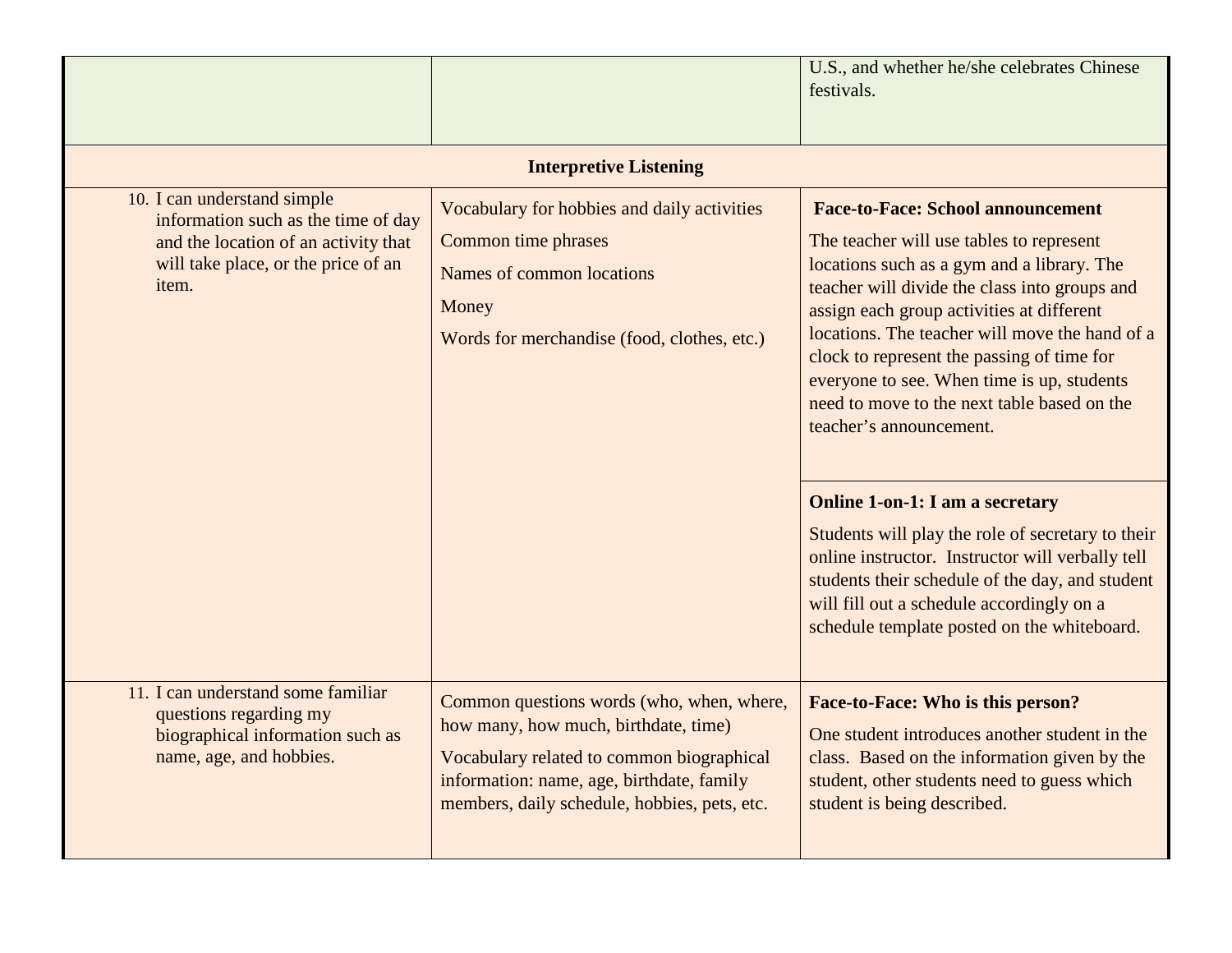|                                                                                                           |                                                                                                                                                                            | <b>Online 1-on-1: Who is this cartoon</b><br>character?<br>Teachers will post the image of three cartoon<br>characters that the student is familiar with,<br>then introduce one of the cartoon characters<br>without mentioning the name. Students will<br>circle the picture of the character being<br>described and tell their teachers the reason for<br>their choice in simple sentences such as "The<br>cartoon character is A because A likes to play<br>basketball."                                                                                                                                                                                                                                                                                                |
|-----------------------------------------------------------------------------------------------------------|----------------------------------------------------------------------------------------------------------------------------------------------------------------------------|----------------------------------------------------------------------------------------------------------------------------------------------------------------------------------------------------------------------------------------------------------------------------------------------------------------------------------------------------------------------------------------------------------------------------------------------------------------------------------------------------------------------------------------------------------------------------------------------------------------------------------------------------------------------------------------------------------------------------------------------------------------------------|
| <b>Interpretive Reading</b>                                                                               |                                                                                                                                                                            |                                                                                                                                                                                                                                                                                                                                                                                                                                                                                                                                                                                                                                                                                                                                                                            |
| 12. I can match characters and<br>sentences I learned with supporting<br>visuals from familiar materials. | 20 common radical/characters related to<br>nature, parts of the body, colors, and animals.<br>Song lyrics and Tang dynasty poems<br>Store signs and news titles in Chinese | Face-to-Face: Where is that radical?<br>Teachers will post radical characters around<br>the classroom, then show students pictures<br>that represent the meanings of the radicals.<br>Students are asked to point at the<br>corresponding character as each picture is<br>shown.<br>Teachers will post pictures of store signs or<br>news titles, then show students characters that<br>they can already identify radials and word<br>components.<br>Students are asked to point at the<br>corresponding character as each store sign or<br>news title is shown. After recognition,<br>students are able to use their knowledge of<br>radicals, word components or characters to<br>understand the store sign or news title at the<br>phrase or sentence level by reading. |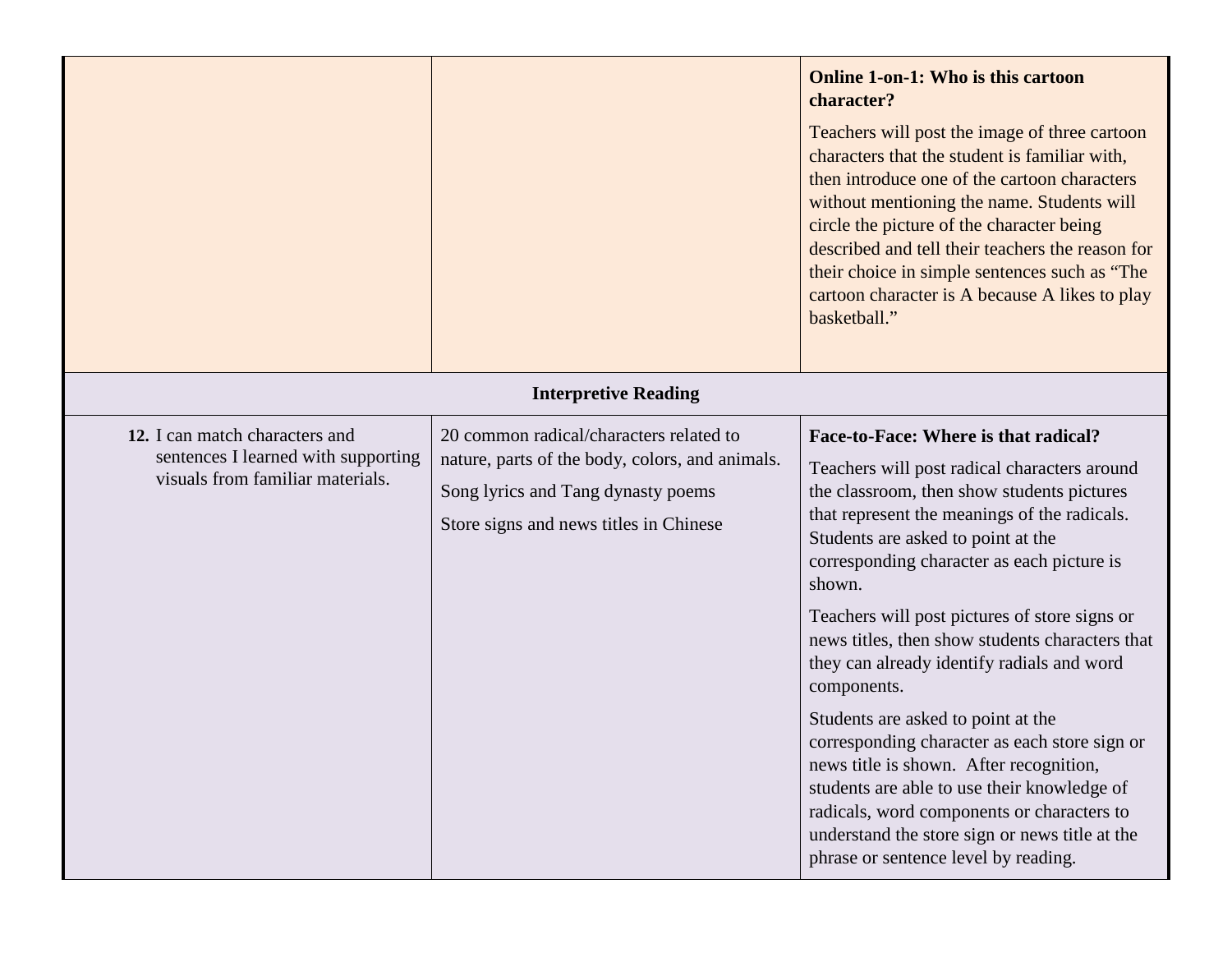|                                                                                                     |                                                                                                                                                                                          | <b>Online 1-on-1: Matching</b>                                                                                                                                                                                                                           |
|-----------------------------------------------------------------------------------------------------|------------------------------------------------------------------------------------------------------------------------------------------------------------------------------------------|----------------------------------------------------------------------------------------------------------------------------------------------------------------------------------------------------------------------------------------------------------|
|                                                                                                     |                                                                                                                                                                                          | Online instructor will give students side-by-<br>side lists of radical characters and English<br>meanings. Students will draw lines to match<br>each character with its meaning.                                                                         |
|                                                                                                     |                                                                                                                                                                                          | Online instructor will give students a few<br>sentences from a song and ask students to<br>rearrange them into the correct order.                                                                                                                        |
|                                                                                                     |                                                                                                                                                                                          | Students will be asked to identify radicals for<br>the characters in the poems.                                                                                                                                                                          |
|                                                                                                     |                                                                                                                                                                                          | Students will be asked to read commonly used<br>set phrases or fixed phrases shown in store<br>signs or news titles.                                                                                                                                     |
| 13. I can recognize characters and<br>sentences with supporting visuals<br>from familiar materials. | Common characters related to story books<br>Common characters related to topics<br>(numbers, colors, animals, parts of the body,<br>dates and time of day, name, age, family<br>members) | <b>Face-to-Face: Three in a row</b><br>Students race to try to find the same character<br>three times on different pages in a picture<br>book. The first student to find three instances<br>of the character and define its meaning will<br>win a prize. |
|                                                                                                     |                                                                                                                                                                                          | Online 1-on-1: Oh, I know this character                                                                                                                                                                                                                 |
|                                                                                                     |                                                                                                                                                                                          | Online instructor will post the pages of a<br>picture book on the whiteboard. Students will<br>skim through the text and circle all the<br>characters they can recognize and tell their                                                                  |